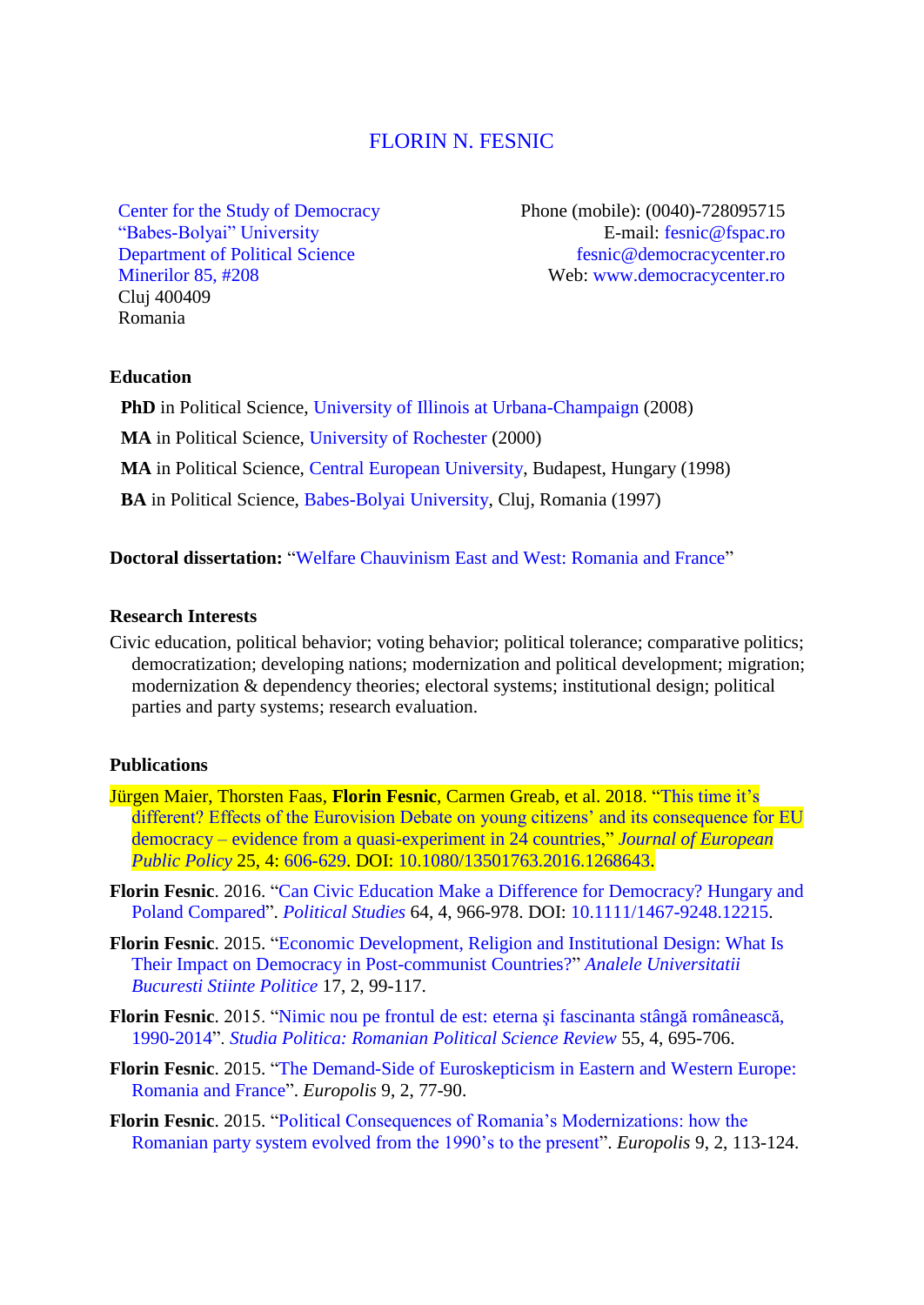- **Florin Fesnic** & Oana Armeanu. 2014. ["Strategic Effects of Electoral Rules: Testing the](https://dl.dropboxusercontent.com/u/19532654/studia_2014_2.pdf)  [Impact of the 2008 Electoral Reform in](https://dl.dropboxusercontent.com/u/19532654/studia_2014_2.pdf) Romania." *Studia Politica: Romanian Political Science Review* 54, 2, 185-199.
- **Florin Fesnic** & Oana Armeanu. 2014. ["Does Education Make Voters More Leftist or More](https://dl.dropboxusercontent.com/u/19532654/studia_2014_1.pdf)  [Rightist? A West vs. East Cross-Regional Analysis"](https://dl.dropboxusercontent.com/u/19532654/studia_2014_1.pdf). *Studia Politica: Romanian Political Science Review* 54, 1, 29-46.
- **Florin Fesnic**. 2012. "Atribute socioeconomice si demografice si impactul lor asupra simpatiei pentru candidații la alegerile prezidențiale din 2009" (Socioconomic and demographic determinants of sympathy for 2009 presidential candidates in Romania), in Mircea Comsa, Andrei Gheorghită & Claudiu Tufis (eds.), *Alegeri prezidentiale -Romania, 2009* (Presidential Elections - Romania 2009). Cluj: Presa Universitara Clujeana, 201-216.
- **Florin Fesnic**. 2011. ["The Democratic-Liberal Party as a Successful Catch-All Party.](https://dl.dropboxusercontent.com/u/19532654/Fesnic-Proofs-2.pdf)" In Ronald King & Paul Sum (eds.), *[Romania under Băsescu: Aspirations, Achievements, and](http://www.amazon.com/Romania-under-Basescu-Achievements-Frustrations/dp/0739148567/ref=sr_1_1?s=books&ie=UTF8&qid=1441803169&sr=1-1&keywords=romania+under+basescu)  [Frustrations during his First Presidential Term](http://www.amazon.com/Romania-under-Basescu-Achievements-Frustrations/dp/0739148567/ref=sr_1_1?s=books&ie=UTF8&qid=1441803169&sr=1-1&keywords=romania+under+basescu)*. Lanham, MD: Lexington Books, 49-64.
- Raluca Viman & **Florin Fesnic.** 2011. ["Migration and Political Tolerance in Romania:](https://dl.dropboxusercontent.com/u/19532654/viman_fesnic.pdf)  [Evidence from an Original Survey.](https://dl.dropboxusercontent.com/u/19532654/viman_fesnic.pdf)" In Ronald King & Paul Sum (eds.), *[Romania under](http://www.amazon.com/Romania-under-Basescu-Achievements-Frustrations/dp/0739148567/ref=sr_1_1?s=books&ie=UTF8&qid=1441803169&sr=1-1&keywords=romania+under+basescu)  [Băsescu: Aspirations, Achievements, and Frustrations during his First Presidential Term](http://www.amazon.com/Romania-under-Basescu-Achievements-Frustrations/dp/0739148567/ref=sr_1_1?s=books&ie=UTF8&qid=1441803169&sr=1-1&keywords=romania+under+basescu)*. Lanham, MD: Lexington Books, 257-271.
- Raluca Viman & **Florin Fesnic**. 2010. ["Determinants of Political Tolerance in Romania:](https://dl.dropboxusercontent.com/u/19532654/CSD_2010.pdf)  [Cross-National and Longitudinal Perspectives.](https://dl.dropboxusercontent.com/u/19532654/CSD_2010.pdf)" In Toma Burean (ed.), *Roots of Social Capital: Youth Civic Engagement and Socialization*. Cluj: Accent, 166-191.
- **Florin Fesnic**. 2010. "*[Determinanţi ai euroscepticismului în România](https://dl.dropboxusercontent.com/u/19532654/Polirom_2010.pdf)*" ("Determinants of Euroskepticism in Romania"), in Mircea Comsa, Andrei Gheorghiţă & Claudiu Tufis (eds.), *Alegerile pentru Parlamentul European - Romania, 2009* ("Elections for the European Parliament: Romania 2009"). Bucharest: Polirom, 129-146.
- **Florin Fesnic** & Raluca Viman. 2009. "Alternative Measures of Tolerance, or Tolerance v. Social Liberalism? A Cross-National Empirical Test." *Studia Universitatis Babes-Bolyai Politica*, 54, 1, 53-75.
- Toma Burean, **Florin Fesnic**, Iulia Georgescu & Carmen Greab. 2009. "*[Implementarea unor](https://dl.dropboxusercontent.com/u/19532654/metode_de_vot.pdf)  [metode de vot alternative în România între necesitate, utilitate si fezabilitate](https://dl.dropboxusercontent.com/u/19532654/metode_de_vot.pdf)*" ("The Implementation of Alternative Voting Methods in Romania"), in *Reprezentarea diasporei si votul românilor din străinătate*. Bucharest: The Soros Foundation, 52-89.
- **Florin Fesnic**, 2008. Contributor, *The Sage Encyclopedia of Campaigns, Elections, and Electoral Behavior*, edited by Kenneth F. Warren. Thousand Oaks, CA: Sage. (Entries on [Educational Level and Voting Behavior;](http://dl.dropbox.com/u/19532654/education_and_voting.pdf) [Election Types](http://dl.dropbox.com/u/19532654/election_types.pdf) (realigning, maintaining, deviating, and reinstating elections); [Libertarian Party;](http://dl.dropbox.com/u/19532654/libertarian_party.pdf) [Multiparty System;](http://dl.dropbox.com/u/19532654/multiparty_system.pdf) [Plurality Vote;](http://dl.dropbox.com/u/19532654/plurality_vote.pdf) [Proportional Representation;](http://dl.dropbox.com/u/19532654/proportional_representation.pdf) [Realignment;](http://dl.dropbox.com/u/19532654/realignment.pdf) [Two-party System;](http://dl.dropbox.com/u/19532654/two_party.pdf) [Voting, Methods;](http://dl.dropbox.com/u/19532654/voting_methods.pdf) [Winner](http://dl.dropbox.com/u/19532654/winner.pdf)[take-all System;](http://dl.dropbox.com/u/19532654/winner.pdf) [Zogby, John\)](http://dl.dropbox.com/u/19532654/zogby.pdf).
- **Florin Fesnic**, 2008. "*Rădăcinile structurale ale diviziunilor partizane din România: modernizare reusită, modernizare nereusită, si non-modernizare*," in Ioan Bolovan & Sorina Paula Bolovan (eds.), *Schimbare si devenire în istoria României*. Cluj: Centrul de Studii Transilvane, 727-740.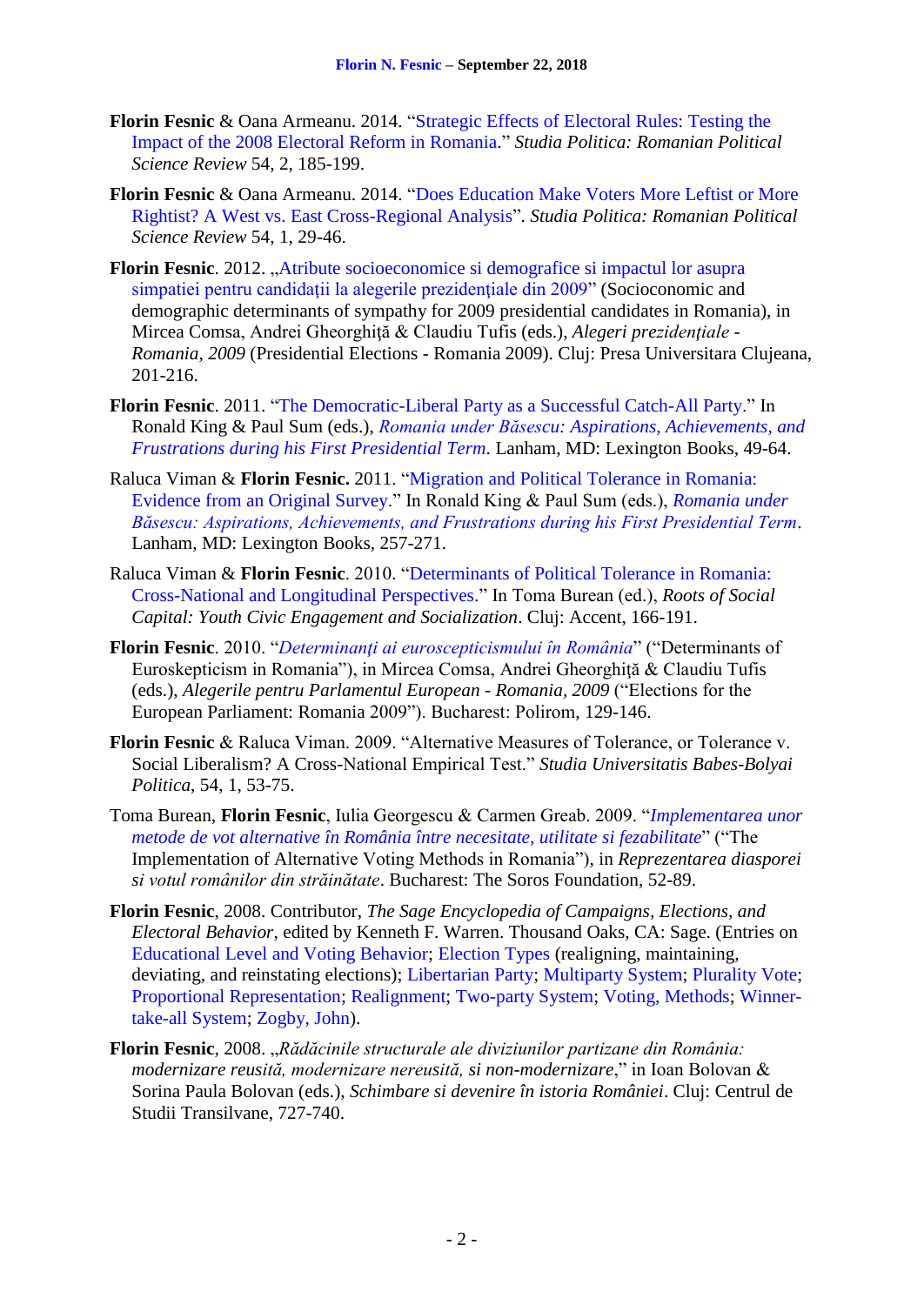Steven Roper & **Florin Fesnic**. 2003. ["Historical Legacies and Their Impact on Post-](https://dl.dropboxusercontent.com/u/19532654/E_fesnic_legacies.pdf)[Communist Voting Behavior.](https://dl.dropboxusercontent.com/u/19532654/E_fesnic_legacies.pdf)" *[Europe-Asia Studies](http://www.tandfonline.com/toc/ceas20/55/1)* 55, 1: 119-131 [\(DOI:](http://www.tandfonline.com/doi/abs/10.1080/713663449) [10.1080/713663449\)](http://www.tandfonline.com/doi/abs/10.1080/713663449).

# **Conference Papers**

- **Florin Fesnic**. 2018. "*[The Eastern European Impact Factor: When Quantity Beats Quality in](https://www.dropbox.com/s/8t56zlvuhd1nyym/The_EE_Impact_Factor_FINAL_FINAL.pdf)  [the Evaluation of Academic Work](https://www.dropbox.com/s/8t56zlvuhd1nyym/The_EE_Impact_Factor_FINAL_FINAL.pdf)*." Presented at the [4th Conference](https://society4romanianstudiesdotorg.files.wordpress.com/2018/05/program-short-version-website-may-27.pdf) of [the Society for](https://society4romanianstudies.org/)  [Romanian Studies,](https://society4romanianstudies.org/) ASE, Bucharest.
- Oana Armeanu & **Florin Fesnic**. 2018. "*Teaching political science in Romania and the United States*." Presented at the [4th Conference](https://society4romanianstudiesdotorg.files.wordpress.com/2018/05/program-short-version-website-may-27.pdf) of [the Society for Romanian Studies,](https://society4romanianstudies.org/) ASE, Bucharest.
- **Florin Fesnic**. 2018. "*[Electoral Maladministration: A Contributor to Trump's 2016](https://www.dropbox.com/s/flx3qbt0e7fqzzf/Electoral_Maladministration_Trump.pdf)  [Victory?](https://www.dropbox.com/s/flx3qbt0e7fqzzf/Electoral_Maladministration_Trump.pdf)*" Presented at the [5th SCOPE Conference,](https://drive.google.com/file/d/1MjR4Y1NmMu5XA3T1VgVWJpu7Al2RZ7U7/view) ["Gender & Politics: The Challenges of](https://drive.google.com/file/d/1MjR4Y1NmMu5XA3T1VgVWJpu7Al2RZ7U7/view) [Globalization,](https://drive.google.com/file/d/1MjR4Y1NmMu5XA3T1VgVWJpu7Al2RZ7U7/view)" [FSPUB,](http://www.fspub.unibuc.ro/) Romania.
- **Florin Fesnic**. 2017. "*[Making Methodology Fun \(and Making Students Better Citizens\)](http://www.eco.u-szeged.hu/english/research/conferences-workshops/challanges-and-innovations-in-statistics-education/program/program#making_methodology_fun)*." Presented at the Conference "Challenges and [Innovations in Statistics Education"](http://www.eco.u-szeged.hu/english/research/conferences-workshops/challanges-and-innovations-in-statistics-education/challanges-and-innovations-in-statistics-education) in Szeged, Hungary.
- **Florin Fesnic**. 2017. "*[Making Methodology Fun](https://apsa2017-apsa.ipostersessions.com/default.aspx?s=60-59-1B-88-2E-8F-28-E9-CC-54-F2-31-3A-2D-B8-AD)*." Poster presented at the Annual Meeting of the American Political Science Association, San Francisco, CA.
- **Florin Fesnic**. 2017. "*Metalurgia International by any Other Name is still Metalurgia International: When Quantity Beats Quality in the Evaluation of Academic Work*." Presented at the Conference ["Democracy and Governance in the 21st Century,](https://www.dropbox.com/s/h3kvvgsvfwpwuql/document.pdf?dl=0)" Sibiu, Romania.
- **Florin Fesnic**. 2017. "*Quantity versus Quality in the Evaluation of Academic Work: An Eastern European Impact Factor?*" Presented at the [4th SCOPE Conference,](https://www.dropbox.com/s/h3kvvgsvfwpwuql/document.pdf?dl=0) "Democracy in Development," [FSPUB,](http://www.fspub.unibuc.ro/) Romania.
- **Florin Fesnic**. 2016. "*[Popularity versus Prestige in the Evaluation of Academic Publications](https://dl.dropboxusercontent.com/u/19532654/Sibiu_impact_factor.pdf)  [Quality: An Eastern European Impact Factor?](https://dl.dropboxusercontent.com/u/19532654/Sibiu_impact_factor.pdf)*" Presented at the 4th International Conference of the Romanian Sociological Society (RSS), Sibiu, Romania.
- **Florin Fesnic**. 2016. "*Institutional and societal determinants of democratic backsliding in post-communist countries*." Presented at [the European Sociological Association Research](http://www.europeansociology.org/research-networks/200-rn36-sociology-of-transformations.html)  [Network 36 Sociology of transformations: East and West](http://www.europeansociology.org/research-networks/200-rn36-sociology-of-transformations.html) international [midterm](http://conferences.ulbsibiu.ro/esa-rn36/)  [conference, Sibiu, Romania.](http://conferences.ulbsibiu.ro/esa-rn36/)
- **Florin Fesnic**. 2016. "*[Institutional Inequality and Democratic Backsliding](https://wc2016.ipsa.org/my-ipsa/events/istanbul2016/paper/institutional-inequality-and-democratic-backsliding-post-communist) in Post-[Communist Countries](https://wc2016.ipsa.org/my-ipsa/events/istanbul2016/paper/institutional-inequality-and-democratic-backsliding-post-communist)*." Presented at the 24th World Congress of Political Science, Poznan, Poland.
- **Florin Fesnic**. 2016. "*[Explaining Political Surprises \(AKA Making Methodology](http://iase-web.org/conference/roundtable16/prelimpapers/Fesnic.pdf?1465567453) Fun): [Determinants of Voting in Ukrainian Presidential Elections](http://iase-web.org/conference/roundtable16/prelimpapers/Fesnic.pdf?1465567453)*." Presented at the [IASE](http://iase-web.org/) (International Association for Statistical Education) Roundtable Conference ["Promoting](http://iase-web.org/conference/roundtable16/)  [understanding of statistics about society,](http://iase-web.org/conference/roundtable16/)" Max Planck Institute for Human Development, Berlin, Germany.
- **Florin Fesnic** & Oana Armeanu. 2015. "*Comparative Democratic Backsliding: Two Case Studies*." Presented at [the Society for Romanian Studies International Conference,](https://drive.google.com/file/d/0By9J1fwWvRZaRXdXRnVpaTRjZlpYMG9rTjBrWFdLQmdRTXZB/view) University of Bucharest.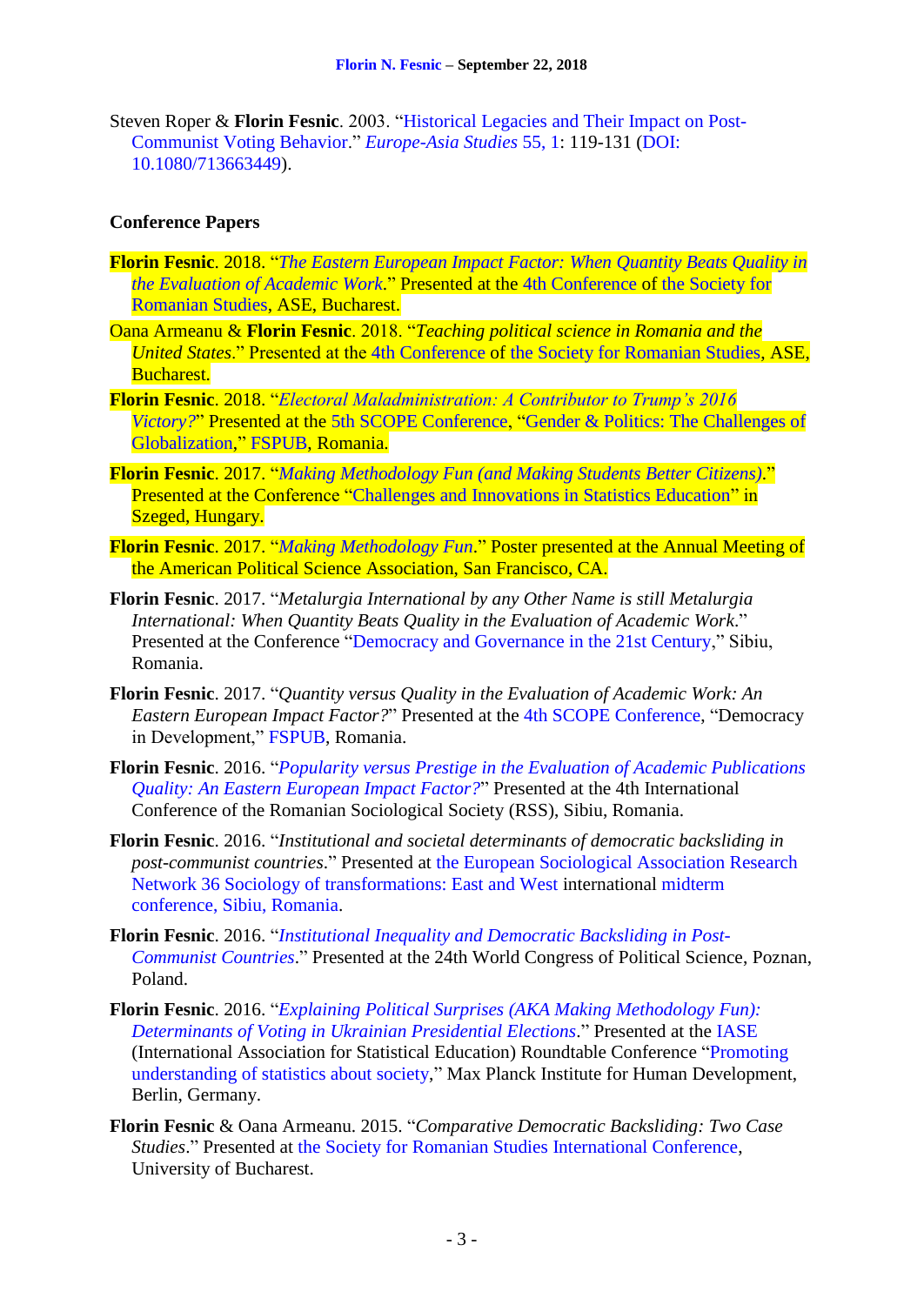- Oana Armeanu & **Florin Fesnic**. 2015. "*[Is Hungary more democratic than Romania or the](https://drive.google.com/file/d/0B1VJPKXJC8W8elp5RmZqTXBnN3M/view?pli=1)  [other way round?](https://drive.google.com/file/d/0B1VJPKXJC8W8elp5RmZqTXBnN3M/view?pli=1)*" Presented at the Conference SCOPE 2015: The Science of Politics, University of Bucharest.
- **Florin Fesnic** & Oana Armeanu. 2015. "*[The Political Significance of Plagiarism: Why](https://dl.dropboxusercontent.com/u/19532654/mpsa_2015.pdf)  [Euroskepticism and Authoritarianism Moved From Fringes into Mainstream Romanian](https://dl.dropboxusercontent.com/u/19532654/mpsa_2015.pdf)  [Politics](https://dl.dropboxusercontent.com/u/19532654/mpsa_2015.pdf)*." Presented at the Annual Meeting of the Midwest Political Science Association, Chicago, IL.
- **Florin Fesnic** & Oana Armeanu. 2014. "Political Determinants and Consequences of the Pro-Democratic/Anti-Democratic Cleavage in Post-Communist Countries: Three Case Studies". Presented at the Conference Ideologii, Valori şi Comportamente Politice în Europa Centrală şi de Est (Ideologies, Values and Political Behavior in Central and Eastern Europe), West University of Timisoara, Romania.
- **Florin Fesnic**. 2014. "Civic Education, Democratic Backsliding and Democratic Progress: Two Case Studies". Presented at the Conference SCOPE 2014: The Science of Politics, University of Bucharest.
- **Florin Fesnic**. 2014. "Can Civic Education Make a Difference for Democracy?" Presented at the 10th CEEISA Conference, Babes-Bolyai University Cluj, Romania.
- **Florin Fesnic**. 2014. "Can Civic Education Make a Difference for Democracy?" Presented at the Third European Conference on Comparative Electoral Research, Thessaloniki, Greece.
- **Florin Fesnic** & Oana Armeanu. 2012. "Institutional, Political and Economic Determinants of Voting Behavior and Realignment in the Romanian Party System." Presented at the Annual Meeting of the Midwest Political Science Association, Chicago, IL.
- Oana Armeanu & **Florin Fesnic**. 2012. "Clientelism and Voting Behavior in Romania." Presented at the Annual Meeting of the Midwest Political Science Association, Chicago, IL.
- Romana Careja & **Florin Fesnic**. 2011. "Left-Right Position, Authoritarianism, Euroskepticism and Support for the Radical Right, East and West." Presented at the Annual Meeting of the American Political Science Association, Seattle, WA.
- Oana Armeanu & **Florin Fesnic**. 2010. "Party System Change in Romania: Institutional versus Structural Explanations." Presented at the Annual Meeting of the American Political Science Association, Washington, DC.
- Raluca Viman & **Florin Fesnic**. 2010. "Migration and Political Tolerance in Romania: Evidence from an Original Survey." Presented at the Annual Meeting of the Midwest Political Science Association, Chicago, IL.
- **Florin Fesnic** & Raluca Viman. 2009. "What Drives the Vote for the Extreme Right? Absolute vs. Relative Deprivation." Presented at the Annual Meeting of the American Political Science Association, Toronto, Canada.
- **Florin Fesnic** & Oana Armeanu. 2009. "Strategic Effects of Electoral Rules: Testing the Impact of the 2008 Electoral Reform in Romania." Presented at the Annual Meeting of the Midwest Political Science Association, Chicago, IL.
- **Florin Fesnic** & Oana Armeanu. 2008. "Does Education Make Voters More Leftist or More Rightist?" Presented at the Annual Meeting of the Midwest Political Science Association, Chicago, IL.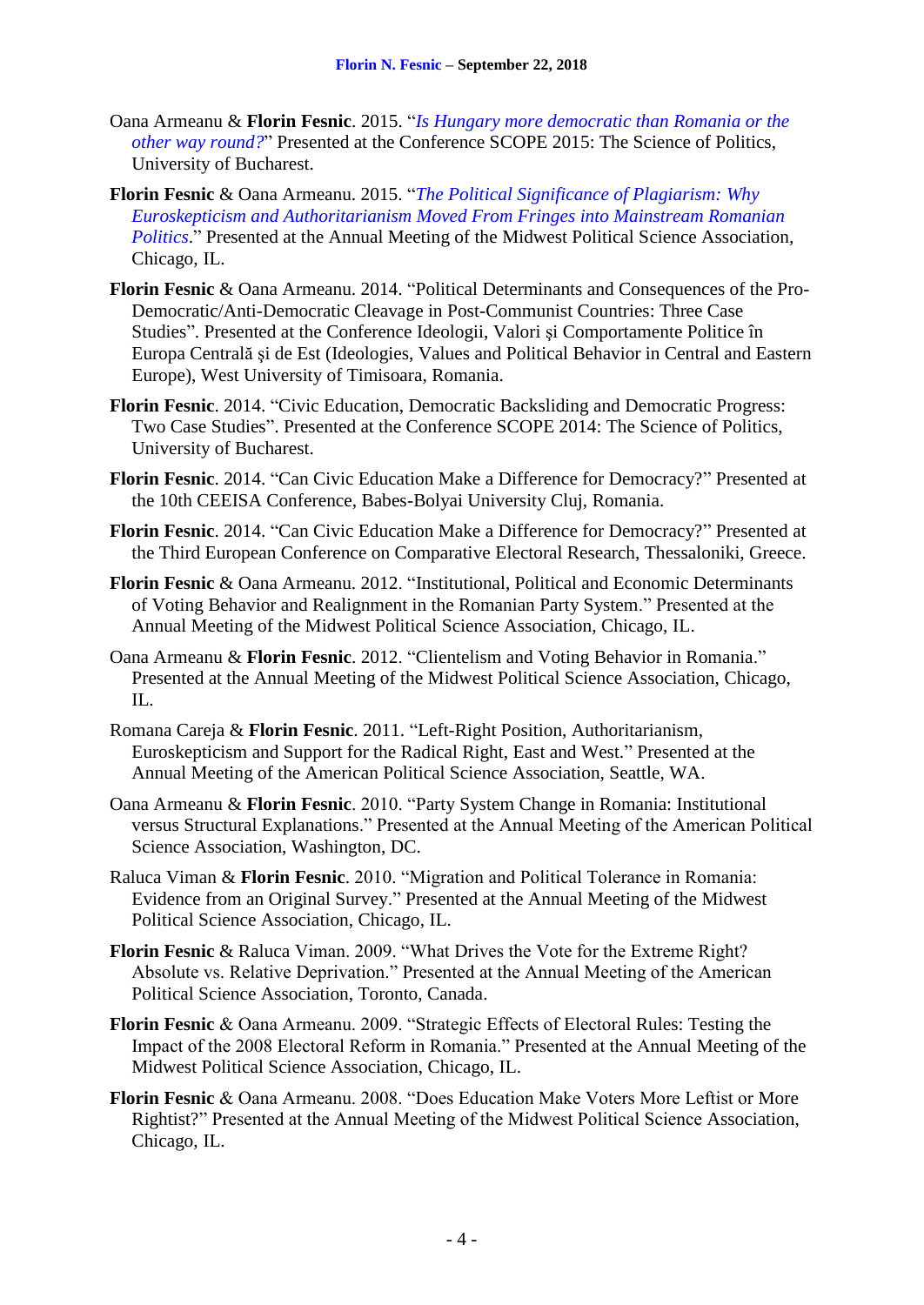- **Florin Fesnic**. 2007. "Does Romania Have One Extreme Right or Two?" Presented at the Annual Meeting of the American Political Science Association, Chicago, IL.
- **Florin Fesnic**. 2007. "The Demand-Side of Euro-skepticism in Eastern and Western Europe." Presented at the Fifth International Congress on Romanian Studies, June 25-28, in Constanta, Romania.
- **Florin Fesnic**. 2007. "Rădăcinile structurale ale diviziunilor partizane din România: modernizare reusită, modernizare nereusită, si non-modernizare" ("Structural Roots of Partisan Divisions in Romania: Successful Modernization, Defective Modernization, and Non-Modernization"). Presented at the conference "Modernization in Romania from 19th to 21st century," Cluj, May 21-24.
- **Florin Fesnic**. 2006. "Extreme Right Constituencies in Romania and France: A Two-Dimensional Policy Mapping." Presented at the Annual Meeting of the Midwest Political Science Association, Chicago, IL.
- Carol Leff & **Florin Fesnic**. 2005. "Identity-based Parties in Post-communist Government: The Politics of Elite Incorporation and Coalition Maintenance." Presented at the 2005 Annual Meeting of the Midwest Political Science Association, Chicago, IL.
- **Florin Fesnic**. 2005. "Institutional Design and Democracy in Post-Communist Countries." Presented at the Annual Meeting of the Midwest Political Science Association, Chicago, IL.
- **Florin Fesnic**. 2004. "Welfare Chauvinism East and West: Romania & France." Presented at the Annual Meeting of the American Political Science Association, Chicago, IL.
- **Florin Fesnic** & Angelica Ghindar. 2004. "Post-Communist Party Systems and the Quality of Democracy." Presented at the Annual Meeting of the American Political Science Association, Chicago, IL.
- **Florin Fesnic**. 2004. "Looking at Left and Right the Right Way." Presented at the Annual Meeting of the Midwest Political Science Association, Chicago, IL.
- **Florin Fesnic**. 2003. "Modernization, Transition, and Voting in Romania." Presented at the Annual Meeting of the Midwest Political Science Association, Chicago, IL.
- **Florin Fesnic**. 2002. "The Missing Cleavage." Presented at the Annual Meeting of the Midwest Political Science Association, Chicago, IL.
- Steven Roper & **Florin Fesnic**. 2001. "Historical Legacies and Their Electoral Impact." Presented at the Annual Meeting of the Association for the Study of Nationalities, New York.

# **Other education**

- Inter-university Consortium for Political and Social Research, University of Michigan, Ann Arbor, Summer 2001 and 2002.
- The Stefan Báthory Foundation and the Ford Foundation International Summer School in Political Science and International Relations, Mierki, Poland, Summer 1995, 1996 and 1997.
- The "Model United Nations" International Student Conference, New York, March 1997.
- The International Summer School "Dutch Culture, Politics and Society," Utrecht, the Netherlands, July-August 1994.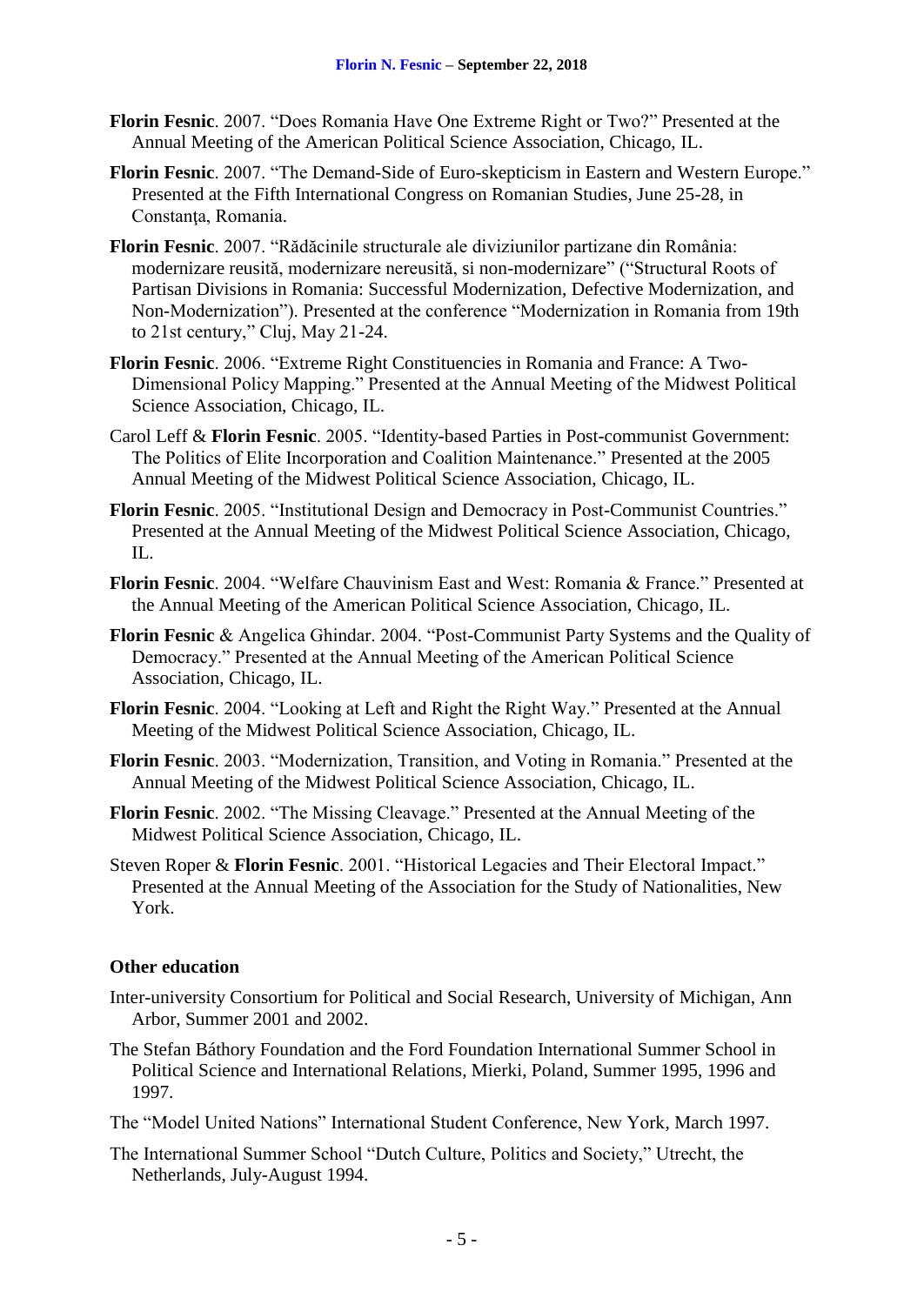# **Awards, Fellowships and Grants**

- Babes-Bolyai University & FSPAC (Department of Political Science) microgrant (\$1,000) for the research project "Quantity versus Quality in the Evaluation of Academic Work: An Eastern European Impact Factor?" (May-October 2017)
- IASE & Wold Bank travel grant for [participation at the International Association for](http://iase-web.org/conference/roundtable16/prelimpapers/Fesnic.pdf?1465567453)  [Statistical Education](http://iase-web.org/conference/roundtable16/prelimpapers/Fesnic.pdf?1465567453) (IASE) [2016 Roundtable Conference](http://iase-web.org/conference/roundtable16/) (July 19-22, Berlin)
- COST Action IS0806 "The True European Voter" Short Term Travel Grant, 2014
- American Political Science Association travel grants, 2007 and 2010
- Soros Foundation Academic Fellowship Program Professional Development Funds travel grant, 2007 and 2008
- Soros Foundation Academic Fellowship (AFP), University of Bucharest, 2006-2008
- University of Illinois travel grant, 2001, 2002, 2003, 2004, 2005 and 2006
- Winner of the 2004 Yaro Skalnik Prize for the Best Graduate Essay in Russian, East European, and Eurasian Studies at the University of Illinois Urbana-Champaign
- University of Illinois, Department of Political Science fellowship 2000-2001 & 2002-2003
- University of Rochester, Department of Political Science fellowship, 1998-1999
- Soros Foundation/Central European University fellowship, 1997-1998
- Soros Foundation travel grant, Model United Nations, March 1997
- Soros Foundation travel grant & Stefan Báthory Foundation summer fellowship, 1995, 1996, and 1997
- Babes-Bolyai University travel grant & Utrecht University summer fellowship, July-August 1994

## **Research Experience**

- *(Post-doctoral) researcher* in the project ["Democratic citizenship, inequalities and social](https://www.democracycenter.ro/english/research/academic-research-projects/democratic-citizenship-inequalities-and-social-polarization-longitudinal-and-multilevel-study)  [polarization: a longitudinal and multilevel study"](https://www.democracycenter.ro/english/research/academic-research-projects/democratic-citizenship-inequalities-and-social-polarization-longitudinal-and-multilevel-study) (2017 **–** ongoing, Director Gabriel Badescu), funded by the [National Agency for Research \(](http://uefiscdi.gov.ro/Public/cat/560/Despre-UEFISCDI.html)[UEFISCDI:](https://www.democracycenter.ro/english/research/academic-research-projects/democratic-citizenship-inequalities-and-social-polarization-longitudinal-and-multilevel-study) [PN-III-P4-ID-PCE-](https://www.democracycenter.ro/english/research/academic-research-projects/democratic-citizenship-inequalities-and-social-polarization-longitudinal-and-multilevel-study)[2016-0729\)](https://www.democracycenter.ro/english/research/academic-research-projects/democratic-citizenship-inequalities-and-social-polarization-longitudinal-and-multilevel-study)
- *Country expert* (Romania) in the project ["Varieties of Democracy"](https://www.v-dem.net/en/) [\(V-Dem\)](https://www.v-dem.net/en/), 2013-2014, 2016, 2017 & 2018
- *(Post-doctoral) researcher* in the project ["New Actors & Mechanisms of Democratic](http://idc.fspub.unibuc.ro/projects/demoaid)  [Accountability in International Development"](http://idc.fspub.unibuc.ro/projects/demoaid) (October 2015 – September 2017, Director [Luciana Ghica\)](http://www.fspub.unibuc.ro/despre/profesori/ghica-luciana-alexandra) funded by the [National Agency for Research \(](http://uefiscdi.gov.ro/Public/cat/560/Despre-UEFISCDI.html)UEFISCDI: [PN-II-RU-TE-](http://idc.fspub.unibuc.ro/projects/demoaid)[2014-4-2851\)](http://idc.fspub.unibuc.ro/projects/demoaid)
- *Expert* in the project ["Analyzing educational achievement of 15-Year-Olds in Romania"](http://www.democracycenter.ro/english/research/applied-research-projects/analyzing-educational-achievement-15-year-olds-romania) at [the Center for the Study of Democracy,](http://www.democracycenter.ro/english) UBB Cluj (October 2016 – May 2017, Director [Gabriel Badescu\)](http://fspac.ubbcluj.ro/wp-content/uploads/2015/03/CV-Gabriel-Badescu.pdf), funded by [the Open Society Foundation](https://www.opensocietyfoundations.org/)
- *(Post-doctoral) researcher* in the project ["Change and stability in Romanian electoral](https://resproject.wordpress.com/)  [behaviour, 2009-2014"](https://resproject.wordpress.com/) (January 2012 – December 2016, Director [Mircea Comşa\)](https://sites.google.com/site/mirceacomsa/), funded by the [National Agency for Research \(](http://uefiscdi.gov.ro/Public/cat/560/Despre-UEFISCDI.html)[UEFISCDI:](http://idc.fspub.unibuc.ro/projects/demoaid) PN-II-ID-PCE-2011-3-0669)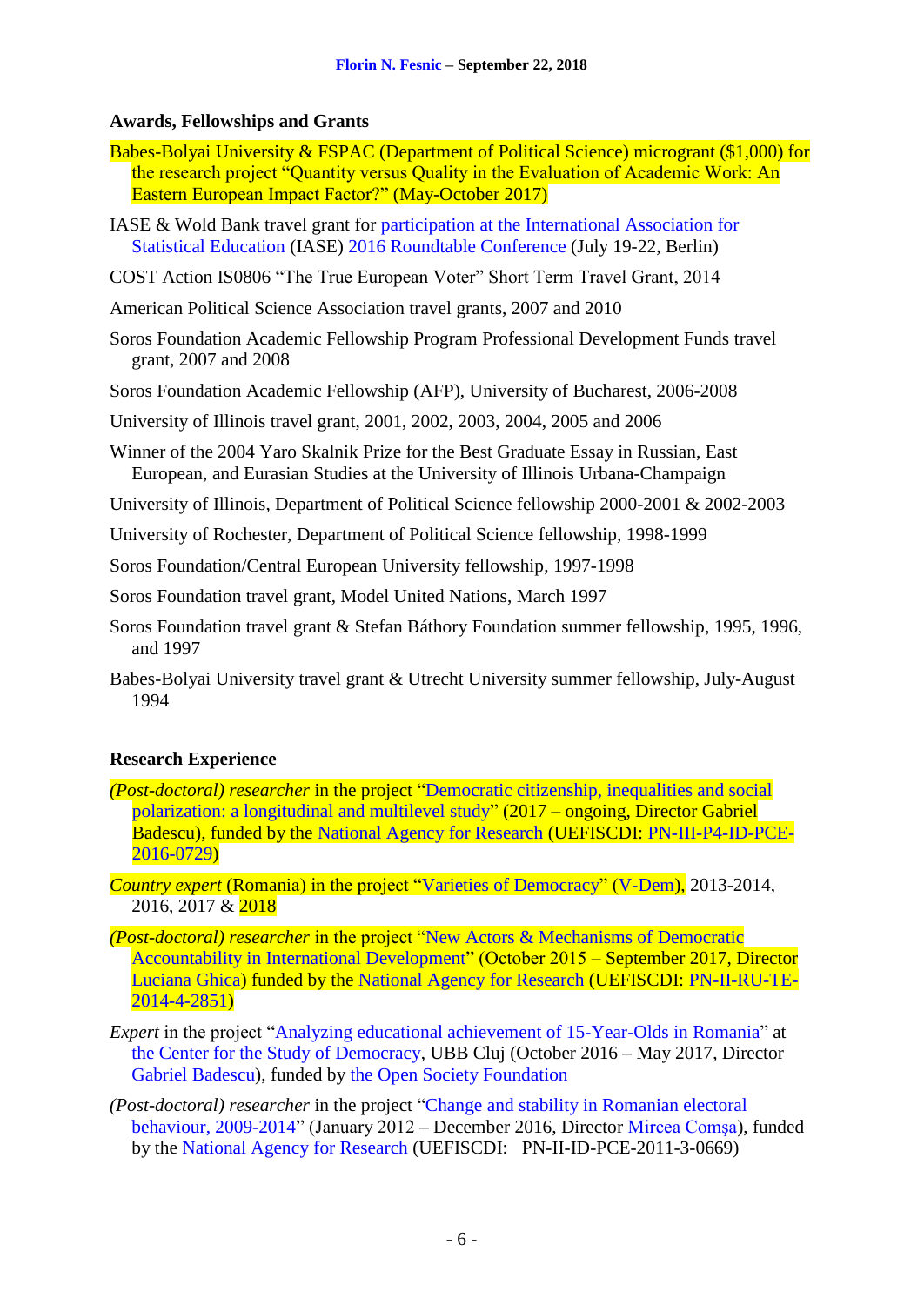*Country representative* of Romania in *The True European Voter* project (COST Action IS0806), 2010-2013; member of the Management Committee, the Data Group and the Think Thank group

*Research Assistant*, University of Illinois at Urbana-Champaign, 2004-2005:

- "Democracy and Societal Welfare" (the Center for the Study of Democratic Governance, Fall 2005 – Professor James Kuklinski)
- "Formal Characteristics of National Constitutions: A Cross-National Historical Data Set" (Summer 2004 and 2005 – Professor Zachary Elkins & Professor Thomas Ginsburg – see www.comparativeconstitutionsproject.org)
- "Economic and Political Determinants of Presidential Approval Ratings, 2001-2005" (Fall 2004 – Spring 2005 – Professor Brian Gaines)

## **Teaching Experience**

*Lecturer*, "Babes-Bolyai" University Cluj, Department of Political Science (2009-current): [Comparative Politics of Developing Countries](https://dl.dropboxusercontent.com/u/19532654/dev_nat_2014/dev_c_2014.htm) (MA in International Development, Spring 2011, 2012, 2014, [2015](https://dl.dropboxusercontent.com/u/19532654/dev_nat_2014/syllabus_DN_2014.pdf) & 2017)

Political Behavior (BA in Political Science, Fall 2014)

Political Organizations (MA in the Management of Political Organizations, Fall 2009 & 2010)

Social Statistics and Stata (MA in Research Design and Data Analysis, Spring 2010 & 2011)

Social Statistics and SPSS (MA in Research Design and Data Analysis, Fall 2010, 2013, 2016 & 2017)

*Visiting Assistant Professor* (AFP fellow), University of Bucharest (2006-2008): [Political Paradoxes](https://dl.dropboxusercontent.com/u/19532654/syllabus_pp_2008.pdf) (Spring [2007](https://netfiles.uiuc.edu/fesnic/fspub/paradoxes.htm) & [2008\)](https://dl.dropboxusercontent.com/u/19532654/syllabus_pp_2008.pdf)

[Comparative Politics of Developing Countries](https://dl.dropboxusercontent.com/u/19532654/syllabus_DN_final.pdf) (Fall [2006](https://netfiles.uiuc.edu/fesnic/fspub/241o.htm) & [2007\)](https://dl.dropboxusercontent.com/u/19532654/syllabus_DN_final.pdf)

*Instructor*, University of Illinois at Urbana-Champaign:

[Comparative Politics of Developing Nations](https://netfiles.uiuc.edu/fesnic/241/241.htm) [\(Summer 2006\)](https://netfiles.uiuc.edu/fesnic/241/241.htm)

[Introduction to Comparative Politics](https://netfiles.uiuc.edu/fesnic/240N/PoliSci240N.htm) [\(Summer 2005\)](https://netfiles.uiuc.edu/fesnic/240N/PoliSci240N.htm)

*Teaching Assistant*, University of Illinois at Urbana-Champaign (2000-2006):

Comparative Politics of Developing Nations (three times)

Introduction to Comparative Politics (three times)

Introduction to Political Science (twice)

Introduction to American Government (twice)

**Professional service:** reviewer for *[Democratization](https://www.tandfonline.com/toc/fdem20/current)*, *[East European Politics & Societies](http://eep.sagepub.com/)*, the *[Journal of Elections, Public Opinion & Parties](http://www.tandfonline.com/toc/fbep20/current)*, the *[Romanian Journal of Political Science](http://www.sar.org.ro/polsci/)*, *[Sociologický časopis/Czech Sociological Review](http://sreview.soc.cas.cz/en)*, and *[Studia Politica. Romanian Political](http://www.studiapolitica.eu/)  [Science Review](http://www.studiapolitica.eu/)*

**Membership in professional associations:** the [International Association for Statistical](https://iase-web.org/)  [Education](https://iase-web.org/) [\(IASE\)](https://iase-web.org/) & the [American Political Science Association](https://www.apsanet.org/) [\(APSA\)](https://www.apsanet.org/)